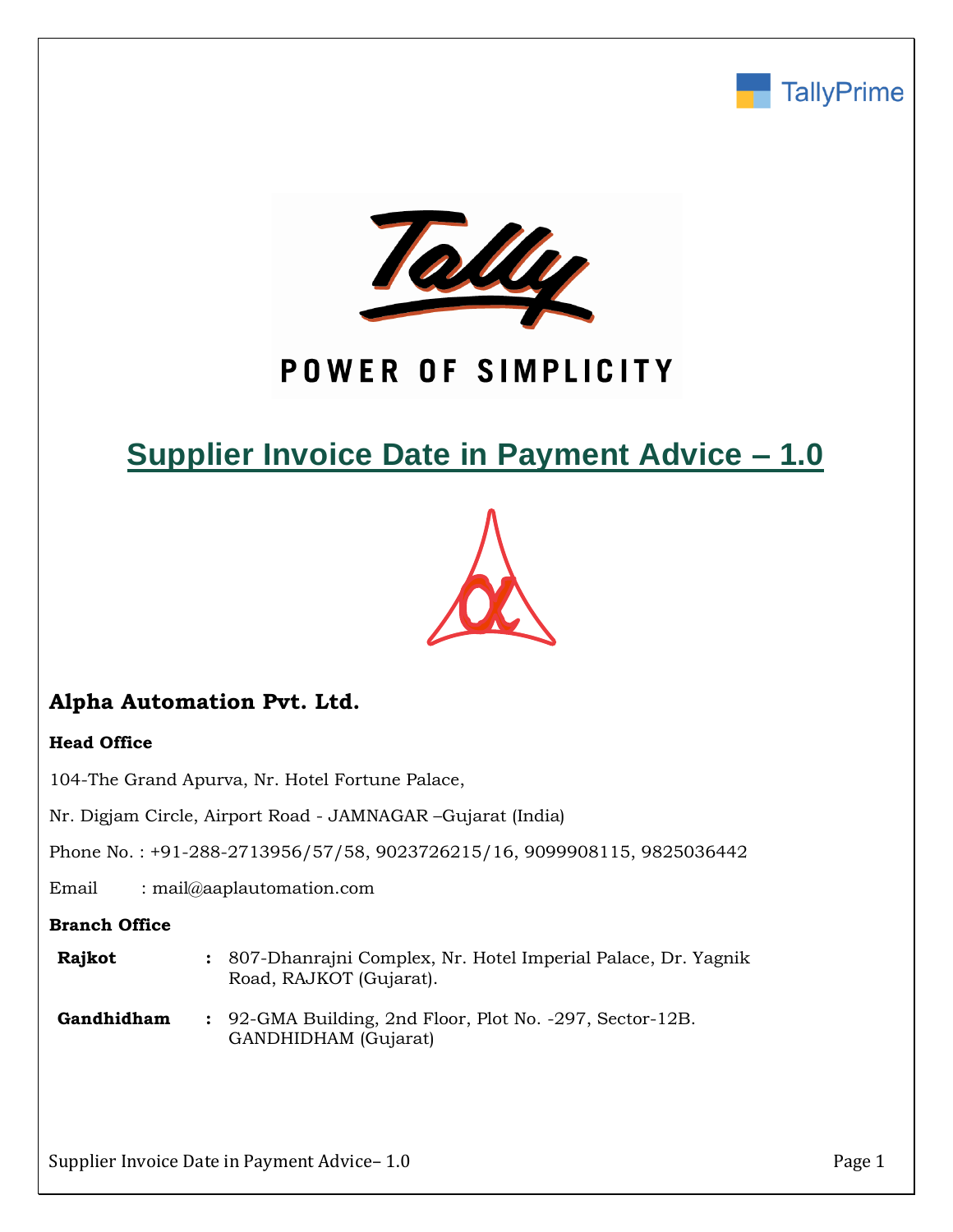

© 2020 Alpha Automation Pvt. Ltd. All rights reserved.

Tally, Tally 9, Tally9, Tally.ERP, Tally.ERP 9, Shoper, Shoper 9, Shoper POS, Shoper HO, Shoper 9 POS, Shoper 9 HO, Tally Developer, Tally. Server 9, Tally Developer, Tally. Developer 9, Tally.NET, Tally Development Environment, Tally Prime, TallyPrimeDeveloper, Tally Prime Server, Tally Extender, Tally Integrator, Tally Integrated Network, Tally Service Partner, Tally Academy & Power of Simplicity are either registered trademarks or trademarks of Tally Solutions Pvt. Ltd. in India and/or other countries. All other trademarks are properties of their respective owners.

Version: Alpha Automation Pvt. Ltd. / Supplier Invoice Date in Payment Advice/1.0/ Dec-2020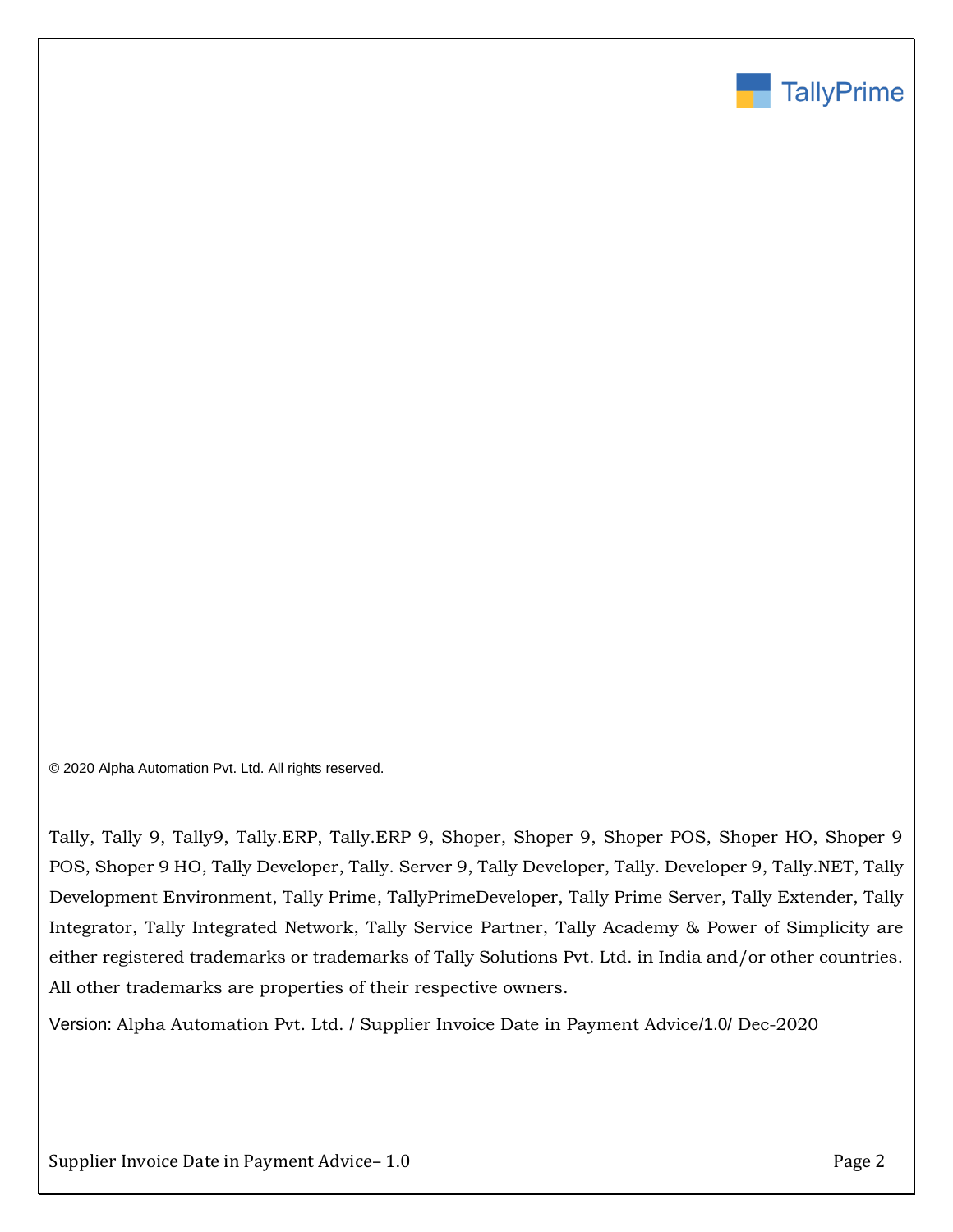

# **Supplier Invoice Date in Payment Advice– 1.0**

## **Introduction**

• With This Add-on User get facilities to Print Supplier Invoice Date in Payment Advice.

### **Benefits**

• User Can Print Supplier Invoice Date in Payment Advice.

### **What's New?**

• Compatible with Tally Prime

#### **Important!**

Take back up of your company data before activating the Add-on.

Once you try/purchase an Add-on, follow the steps below to configure the Add-on and use it.

#### **Installation**

- 1. Copy the TCP file in TallyPrime Folder.
- 2. Gateway of Tally  $\rightarrow$  F1 (Help) $\rightarrow$  TDL & Add-on  $\rightarrow$  F4 (Manage Local TDL)  $\rightarrow$  Select Yes in Load TDL on Startup and give the file name of TCP File. After pressing the Enter Key will show TDL Status which should be as Loaded.

#### **System requirements:**

No additional hardware / software infrastructure is required for executing and operation this applications module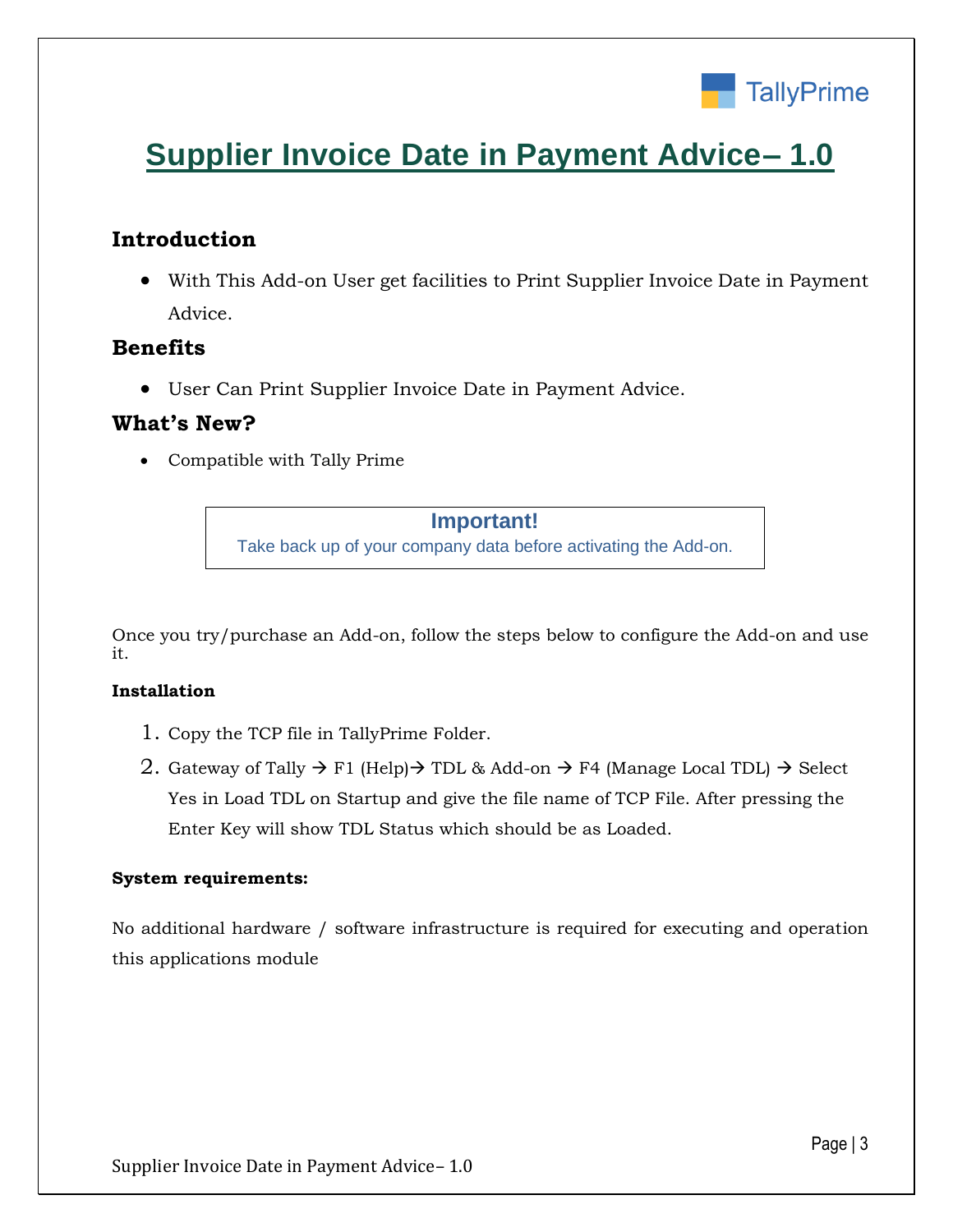

#### **1. Activate the Add-on.**

#### *For TallyPrime Release 1.0*

Go to **Gateway of Tally** → **F1: Help** → **TDL & Add-On** → **F6: Add-On Features**. Alternatively, you may press **CTRL + ALT + T** from any menu to open TDL Management report and then press **F6: Add-On Features**

Set "**Yes**" to the option **"Enable Supplier Invoice Date Print in Payment?"**

| <b>Add-On Features</b>                              |           |
|-----------------------------------------------------|-----------|
| Enable Supplier Invoice Date Print in Payment : Yes |           |
|                                                     |           |
|                                                     |           |
|                                                     |           |
|                                                     |           |
|                                                     |           |
|                                                     |           |
|                                                     |           |
|                                                     | Accept ?  |
|                                                     | Yes or No |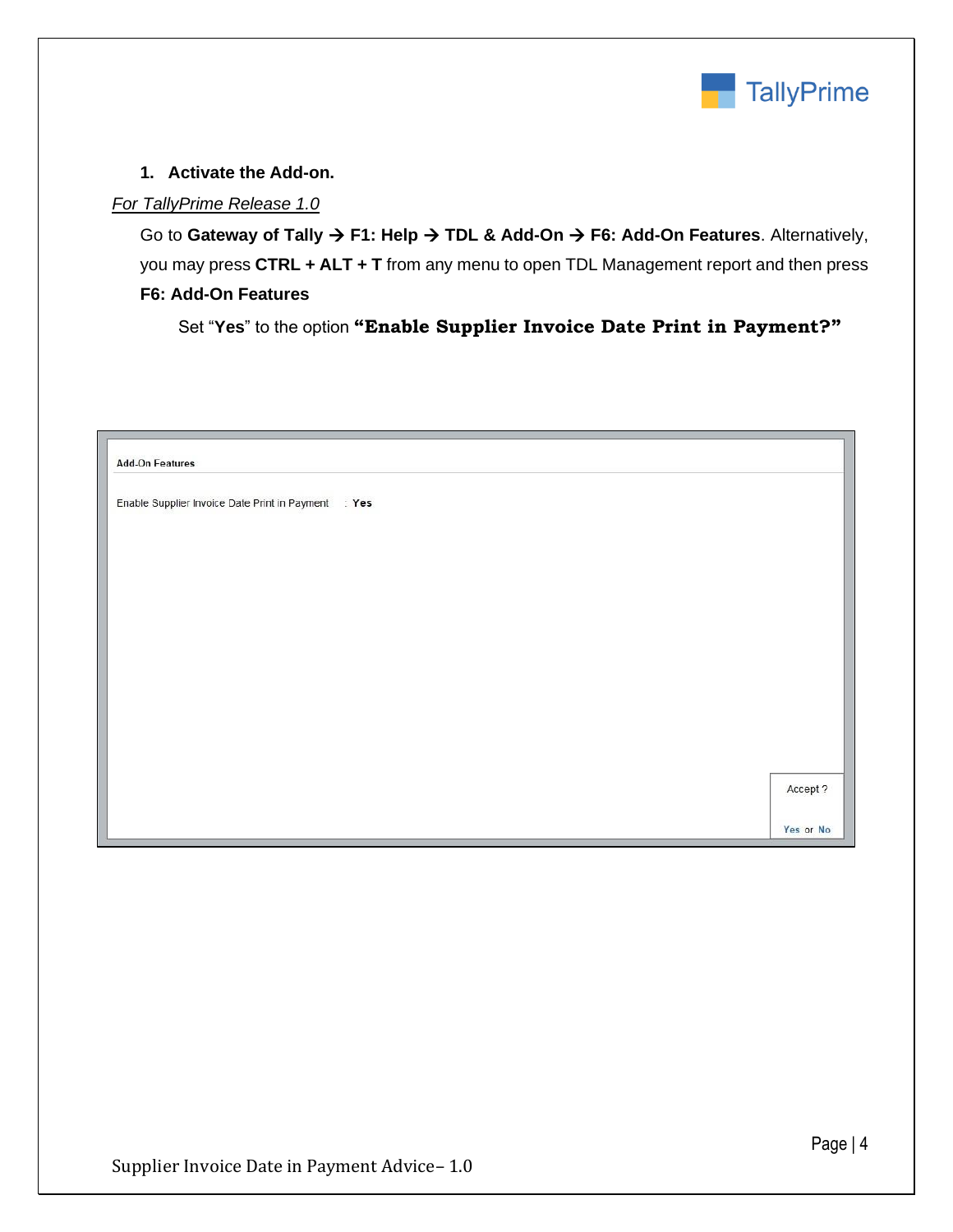

#### **Detailed User Guide:**

## **1. Gateway of Tally → Vouchers → Purchase (F9)**

| <b>Accounting Voucher Alteration (Secondary)</b>                                                          | <b>Smart Solutions</b><br>×                     | F2:Date                       |
|-----------------------------------------------------------------------------------------------------------|-------------------------------------------------|-------------------------------|
| No. 14<br>Purchase<br>Date<br>: 2005<br>Supplier Invoice No.<br>Party A/c name<br>: Amardeep Technologies | <b>B-Dec-20</b><br>Thursday<br>$1-Dec-20$<br>s. | F3: Company                   |
| Current balance<br>78,124.00 Cr                                                                           |                                                 | F4: Contra                    |
| : Purchase Acc<br>Purchase ledger<br>Current balance<br>1,48,800.00 Dr                                    |                                                 | F5: Payment                   |
| Name of Item                                                                                              | Quantity<br>Rate per Disc %                     | Amount F6: Receipt            |
|                                                                                                           |                                                 | F7: Journal                   |
| <b>Any Desk</b><br>$AD-1$                                                                                 | 2 Nos 10,000.00 Nos<br>20,000.00                | F8: Sales                     |
| Printer                                                                                                   | 1 Nos 8,000.00 Nos                              | 8,000.00 F9: Purchase         |
|                                                                                                           |                                                 | 28,000.00 F10: Other Vouchers |
| CGST                                                                                                      | 2,520.00                                        |                               |
| <b>SGST</b>                                                                                               | 2,520.00                                        | E: Autofill                   |
|                                                                                                           |                                                 | H: Change Mode                |
|                                                                                                           |                                                 | I: More Details               |
|                                                                                                           |                                                 |                               |
|                                                                                                           |                                                 | L: Optional                   |
|                                                                                                           |                                                 | T: Post-Dated                 |
|                                                                                                           |                                                 |                               |
| Narration:                                                                                                | 3 Nos<br>33,040.00                              |                               |
|                                                                                                           |                                                 | F12: Configure                |
|                                                                                                           |                                                 |                               |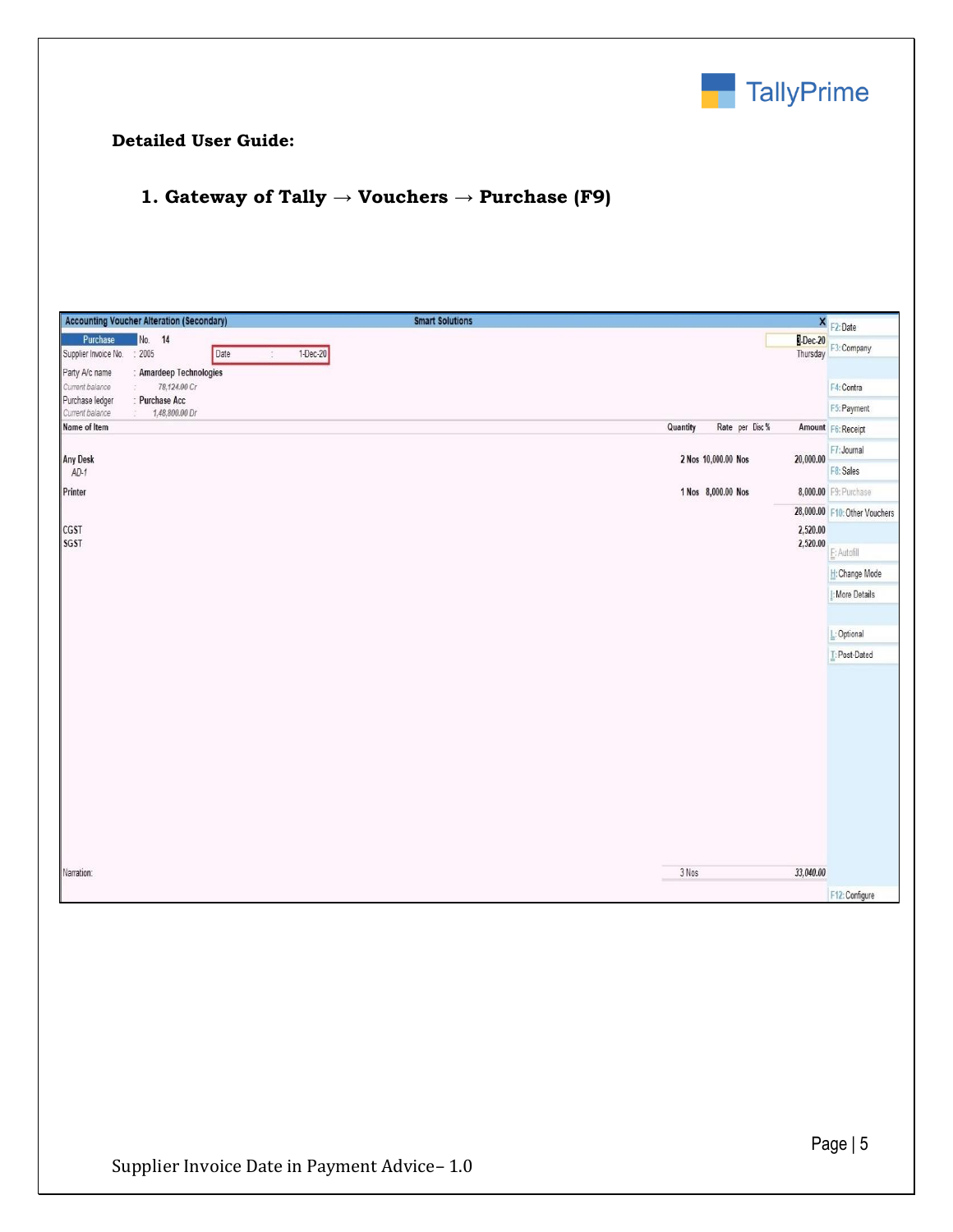

# **2. Gateway of Tally → Vouchers → Payment (F5).**

| <b>Accounting Voucher Alteration</b>             |               |             | <b>Smart Solutions</b> |          | $X$ F2: Date         |
|--------------------------------------------------|---------------|-------------|------------------------|----------|----------------------|
| Payment<br>Supplier Inv/Ref No.<br>$\frac{1}{2}$ | No. 20        | Date        | $\frac{1}{2}$          |          | Dec-20 F3: Company   |
| $\div$ ICICI<br>Account<br>Current balance       | $9,300.00$ Dr |             |                        |          | F4: Contra           |
| Particulars                                      |               |             |                        |          | Amount F5: Payment   |
| <b>Amardeep Technologies</b>                     |               |             |                        |          | 1,500.00 F6: Receipt |
| Cur Bal: 78,124.00 Cr<br>Agst Ref 2005           |               | 1,500.00 Dr |                        |          | F7: Journal          |
|                                                  |               |             |                        |          | F8: Sales            |
|                                                  |               |             |                        |          | F9: Purchase         |
|                                                  |               |             |                        |          | F10: Other Vouchers  |
|                                                  |               |             |                        |          |                      |
|                                                  |               |             |                        |          | $E:$ Autofill        |
|                                                  |               |             |                        |          | H: Change Mode       |
|                                                  |               |             |                        |          | I: More Details      |
|                                                  |               |             |                        |          |                      |
|                                                  |               |             |                        |          | L: Optional          |
|                                                  |               |             |                        |          | T: Post-Dated        |
|                                                  |               |             |                        |          |                      |
|                                                  |               |             |                        |          | J: Stat Adjustment   |
|                                                  |               |             |                        |          |                      |
|                                                  |               |             |                        |          |                      |
|                                                  |               |             |                        |          |                      |
|                                                  |               |             |                        |          |                      |
|                                                  |               |             |                        |          |                      |
|                                                  |               |             |                        |          |                      |
| Narration:                                       |               |             |                        | 1,500.00 |                      |
|                                                  |               |             |                        |          |                      |
|                                                  |               |             |                        |          | F12: Configure       |
|                                                  |               |             |                        |          |                      |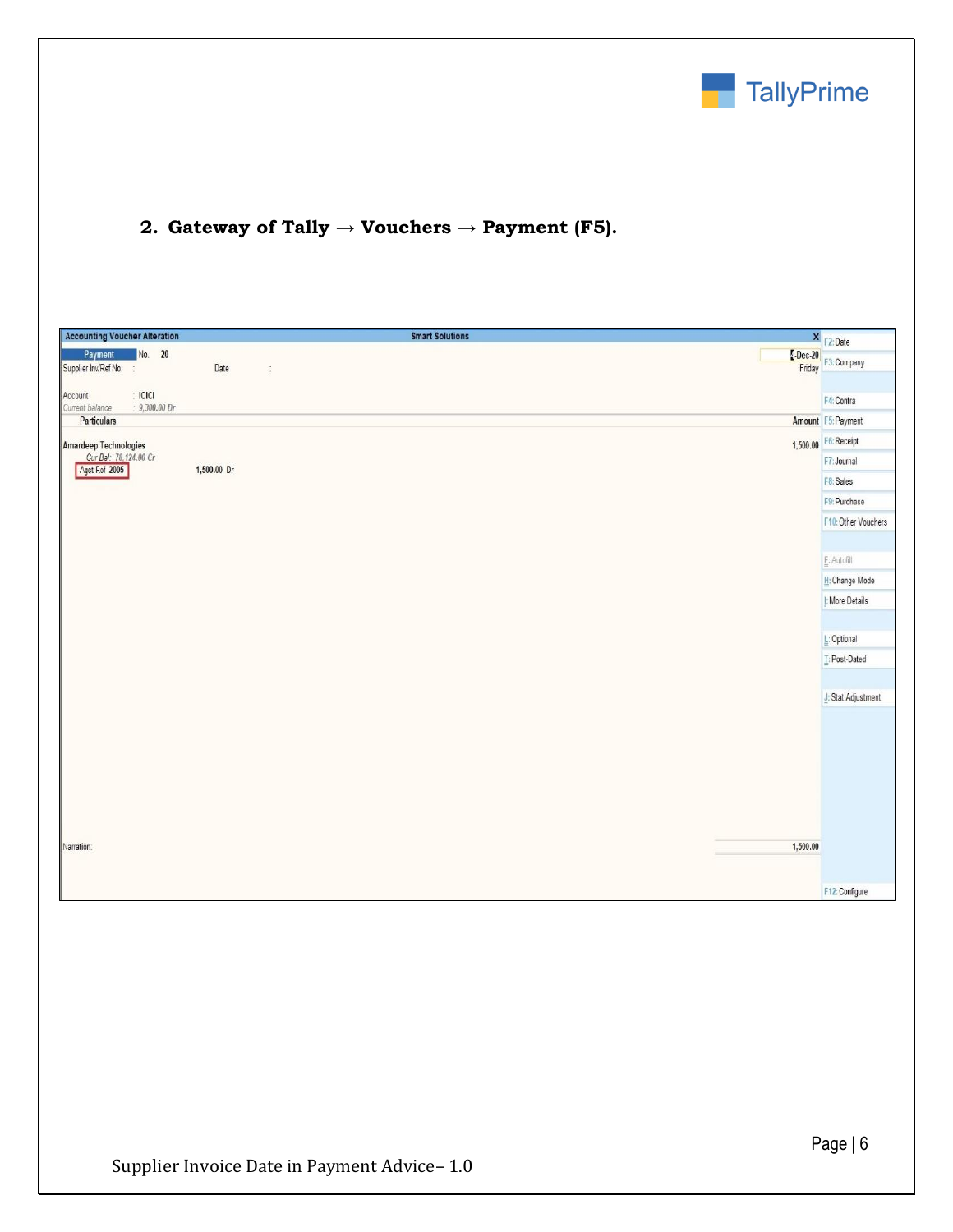

### **3. Print (Alt + P) →Set "Yes" to the option "Print Payment Advice?" and "Include Bill Details?"**

| <b>Print Configuration</b>                 |          |           |
|--------------------------------------------|----------|-----------|
| Include Bill details                       |          |           |
| <b>List of Configurations</b>              |          |           |
|                                            |          | Show More |
| <b>Voucher Details</b>                     |          |           |
| Show Payment Mode on the top of Voucher    | Yes      |           |
| <b>Print Payment Advice</b>                | Yes      |           |
| Payment Advice Date                        | 3-Dec-20 |           |
| Start each Bank Allocation on a fresh page | No       |           |
| Include Bill details                       | Yes      |           |
| <b>Print Due Date</b>                      | No       |           |
| Show Party's Contact details               | No       |           |
| Show Transferred to                        | No       |           |
| <b>Print Instrument Date</b>               | Yes      |           |
| Show Company's PAN/Income Tax No.          | No       |           |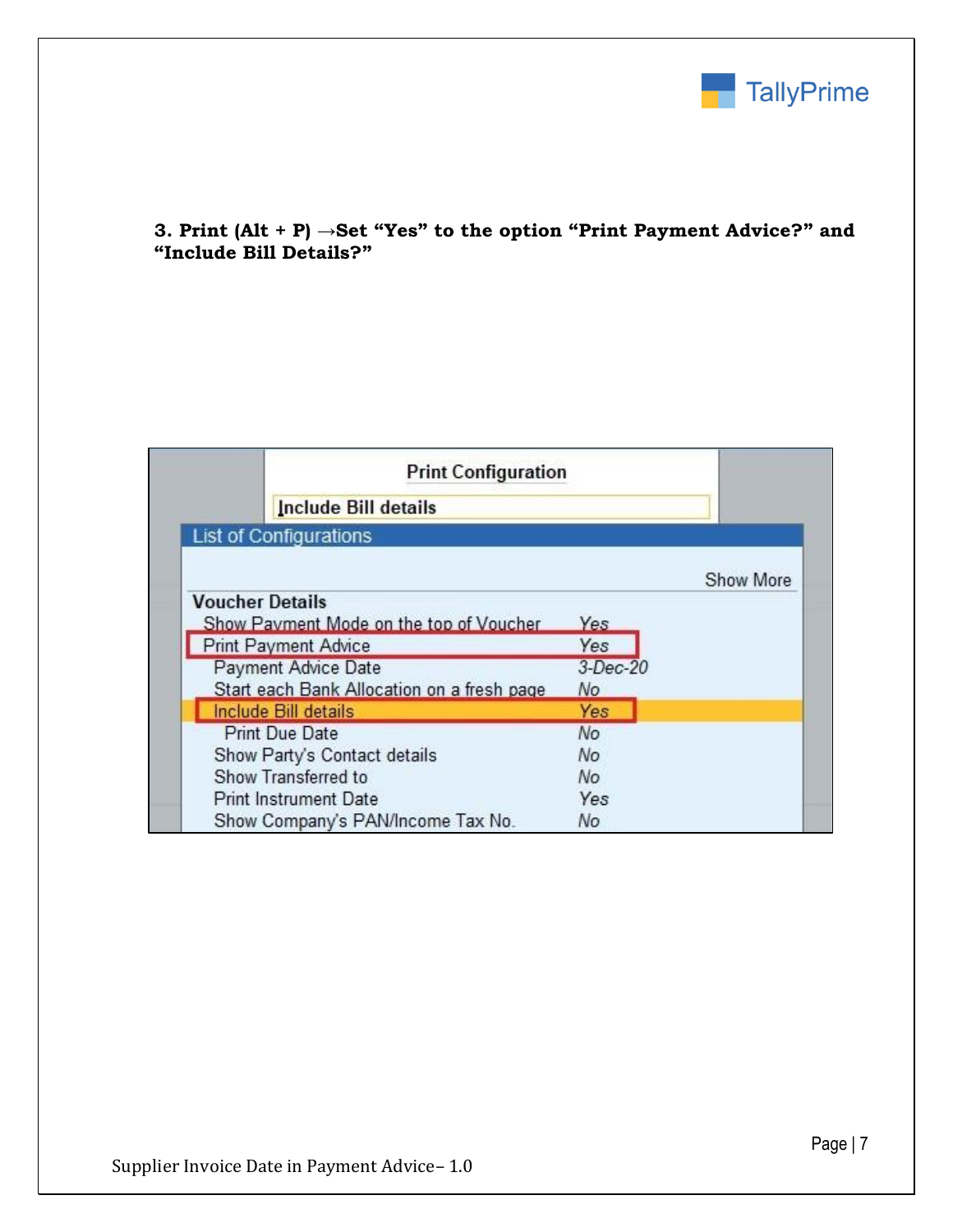

# **4. Supplier Invoice Date Print in Payment Advice as Shown below:**

|                                                           |                                | <b>Smart Solutions</b><br>102, Grand Apurva Complex,<br>Nr.Fortune Palace Hotel,<br>Opp., Ketan Electronics<br>Jamnagar, 361001<br>State Name: Gujarat, Code: 24<br>Contact: 52964321,9825098442<br>E-Mail: aaplautomation@gmail.com |                     |
|-----------------------------------------------------------|--------------------------------|--------------------------------------------------------------------------------------------------------------------------------------------------------------------------------------------------------------------------------------|---------------------|
|                                                           |                                | <b>Payment Advice</b>                                                                                                                                                                                                                |                     |
| M/s. Amardeep Technologies                                |                                |                                                                                                                                                                                                                                      | Date:<br>$3-Dec-20$ |
| Gujarat -                                                 |                                |                                                                                                                                                                                                                                      |                     |
| Bill Ref.                                                 | <b>Bill Date</b>               | Supplier Inv.<br>Date                                                                                                                                                                                                                | Amount              |
| Agst Ref / 2005                                           | 3-Dec-20                       | $1-Dec-20$                                                                                                                                                                                                                           | 1,500.00            |
|                                                           | <b>Nett Amount</b>             |                                                                                                                                                                                                                                      | ₹1,500.00           |
|                                                           |                                | <b>Payment Details</b>                                                                                                                                                                                                               |                     |
|                                                           |                                |                                                                                                                                                                                                                                      |                     |
| <b>Payment Mode</b>                                       | <b>Instrument Details</b>      | <b>Is sued From</b>                                                                                                                                                                                                                  | Amount              |
|                                                           | No.: bsjhfgbsu<br>Dt: 4-Dec-20 | <b>ICICI</b>                                                                                                                                                                                                                         | 1,500.00            |
|                                                           |                                | Total                                                                                                                                                                                                                                | ₹1,500.00           |
| Cheque<br>Kindly acknowledge the receipt.<br>Thanking You |                                |                                                                                                                                                                                                                                      |                     |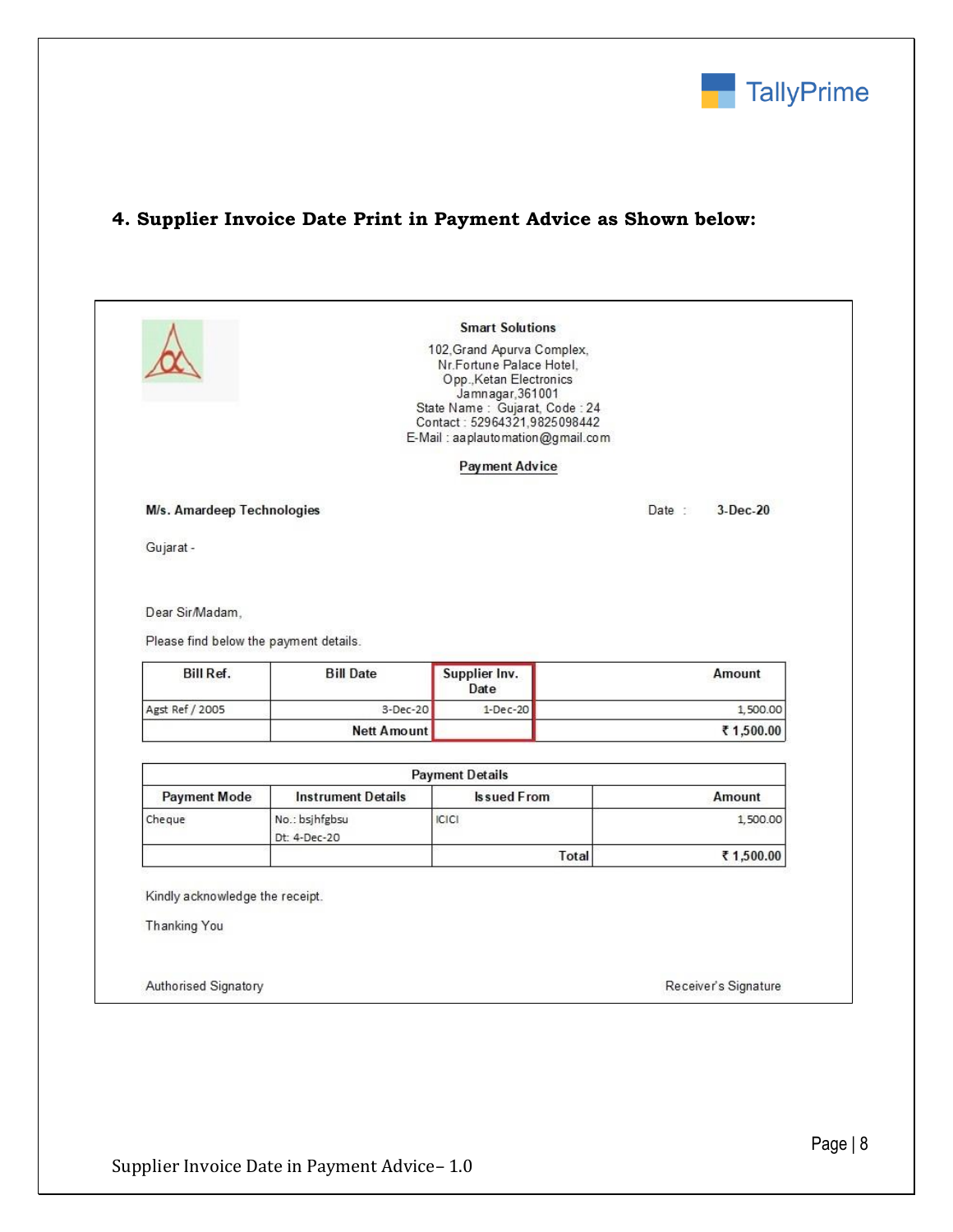

# FAQ

#### **Which version/release of TallyPrime does the add-on support?**

This add-on will work only from Tally Prime Release 1.0 onwards.

#### **How will I get support for this add-on?**

For any functional support requirements please do write to us on mail@aaplautomation.com or call us at +91-288-2713956/57/58, +91-9023726215/16, 9099908115, 9825036442.

## **If I need some enhancements / changes to be incorporated for the add-on, whom should I contact?**

Please to write to us on mail@aaplautomation.com with your additional requirements and we will revert to you in 24 hours.

#### **Will new features added be available to us?**

We offer one year availability of all support and new features free of cost. After one year, nominal subscription cost will be applicable to you to continue to get free support and updates.

#### **What will happen after one year?**

There is no fixed annual charge to be payable mandatory. However if any changes are required in our Add-On to make compatible with New Release of TallyPrime then the modification Charges will be applied.

#### **I am using a multi-site. Can I use the same Add-on for all the sites?**

No, one Add-on will work only for 1 site. You need to purchase again if you want to use the same Add-on for more sites.

#### **TDL Management screen shows errors with the Add-on. What do I do?**

Check whether the error is because of the Add-on or because of clashes between 2 TDLs (An add-on is also a TDL). In case of clashes, disable one or more TDLs and check which TDL has the error. If the Add-on has a problem, you can report it to us.